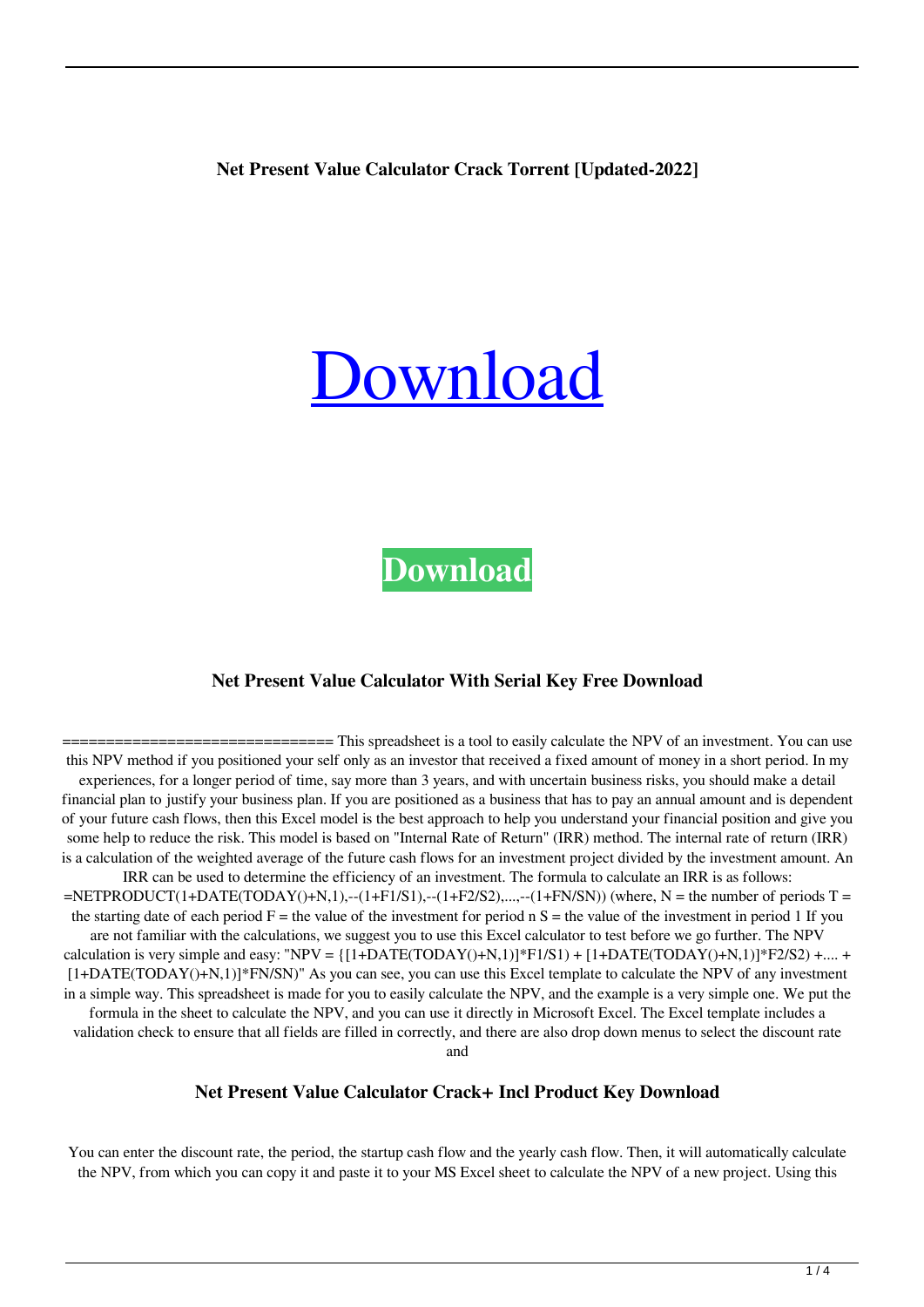Excel template, you can easily calculate the NPV. You can use this tool to compare three projects or investments. In this Video Tutorial, I'm going to show you how to calculate the fixed and the marginal costs in MS Excel. The first thing we need to do is to open Excel and open a new workbook. After this we need to insert a new sheet. In the next step, we need to insert a new table. We need to create a new table that we'll use to calculate the fixed and marginal costs. We need to start the table and the first column will be called 'Product.' And the rest of the columns will be called 'Fixed Cost.' 'Variable Cost.' And 'Total Cost.' We also need to use the default number format with ',' as a decimal separator and '#,##0.00' as a thousand separator. After inserting the table, we need to lock it so we can't change it. Now, we need to open the Solver window and start the calculation. Now, we need to start the Solver window by clicking on Solver. We need to select the Solver and we need to click the 'Optimize.' In the next step, we need to choose the 'Linear Programming.' The first thing we need to do is to create a variable 'Cost' and assign it a starting value. We need to insert an 'if' statement. Now, we need to select the 'Equality' condition. And under the 'Enter the range to optimize,' we need to select the range from the 'C1' to the last cell from 'C1' to 'C1048576.' We need to select the 'Create the objective function,' and under the 'Linear Programming' we need to select 'Add.' Now, we need to select the 'Add New Variables' and we 77a5ca646e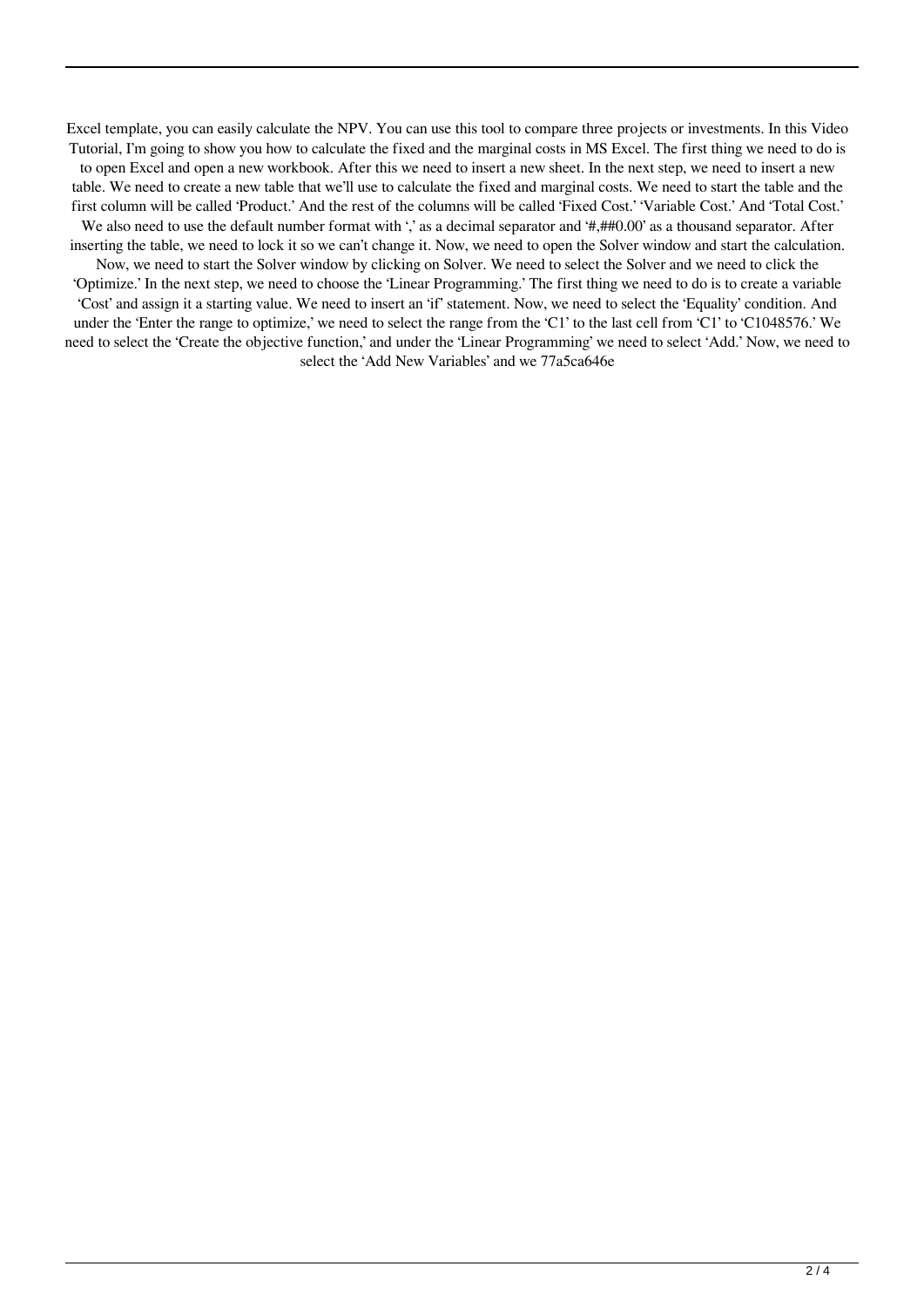## **Net Present Value Calculator Crack + Free Download Latest**

This Net Present Value Calculator is developed to calculate the NPV of a business investment project based on various assumptions, such as time period, initial cash flow, discount rate and the growth rate of your business. In this spreadsheet, you can calculate the NPV using a single project or multiple projects at the same time. You can also estimate the value of a business with different value of cost. This spreadsheet uses a standard spreadsheet chart to calculate the Net Present Value of different investments. This spreadsheet can be used to calculate the NPV for any type of investment projects, such as new investment or investment of existing business, cost-of-goods or asset. The benefit of using Excel for the calculation of NPV is that you can easily change the assumptions to get the final NPV. More...NXT TakeOver: Toronto will go down in history as one of the great TakeOver events, but the story of the night goes way back to NXT SummerSlam 2014. The show started with some incredibly solid and well-received action from everyone involved, but when MVP and Sami Zayn cut a promo on the NXT tag team title, the shockwaves of the show were really set in motion. It was a very dark match for sure, and even though they both went out of their way to tell the crowd that this was just a match, it still didn't feel good in the slightest. Back at the arena, the NXT Women's title was up for grabs, and Alexa Bliss and Nikki Cross went to the ring to settle the score, but the real powerhouse was Carmella, who is on a huge hot streak and made a big statement in this match. The two were a bit heavy on the ground in this match, with Carmella getting the better of the match in terms of the action, and it was very impressive to see the way in which Carmella dominated this match. No one has been really able to stop her since she arrived, and this was another stellar performance in the making from her. The show then went full circle and back to NXT SummerSlam 2014 as Kyle O'Reilly and The Revival went to the ring, and while a lot has changed since then, the two proved that they have moved on. The Revival went out of their way to tell the crowd that they're the 'best of the best,' and that they're going to go out and prove

## **What's New In Net Present Value Calculator?**

This is an Excel tool which allow you to compare NPV of three different projects or investments with an Annual Discount Rate. The Excel template calculates this NPV in two different scenarios. For scenario 1, it calculates the NPV by assuming that the Investment Return is 0%, but the Risk Free Rate is 4%. And for scenario 2, it calculates the NPV by assuming that the Investment Return is 100%, but the Risk Free Rate is 4%. Please use the example/template provided below. Or, you can use the reference sheet provided in the Excel document. Excel Applies: Features: 1. Can automatically convert currency value 2. Can input profit, initial value and risk free rate 3. Can save to a new file with the same name. This is a ready to use Excel template with a VBA macro which allow you to calculate the NPV of an investment project. Please note that you need to register on our website before you can download it. This Excel macro is used for business calculations, and it is important to explain the risks you may encounter, and the terms and conditions that apply to the business risk. Microsoft Excel already provides a tool to calculate this NPV where you can use it directly. And in this spreadsheet, this calculation is used to compare three different projects or investments based on discount rate, period, initial cash flow and yearly cash flow. Excel applies: Features: 1. Can automatically convert currency value 2. Can input profit, initial value and risk free rate 3. Can save to a new file with the same name. This is a ready to use Excel template with a VBA macro which allow you to calculate the NPV of an investment project. Please note that you need to register on our website before you can download it. This Excel macro is used for business calculations, and it is important to explain the risks you may encounter, and the terms and conditions that apply to the business risk. Microsoft Excel already provides a tool to calculate this NPV where you can use it directly. And in this spreadsheet, this calculation is used to compare three different projects or investments based on discount rate, period, initial cash flow and yearly cash flow. This is a ready to use Excel template with a VBA macro which allow you to calculate the NPV of an investment project. Please note that you need to register on our website before you can download it. This Excel macro is used for business calculations, and it is important to explain the risks you may encounter, and the terms and conditions that apply to the business risk. Microsoft Excel already provides a tool to calculate this NPV where you can use it directly. And in this spreadsheet, this calculation is used to compare three